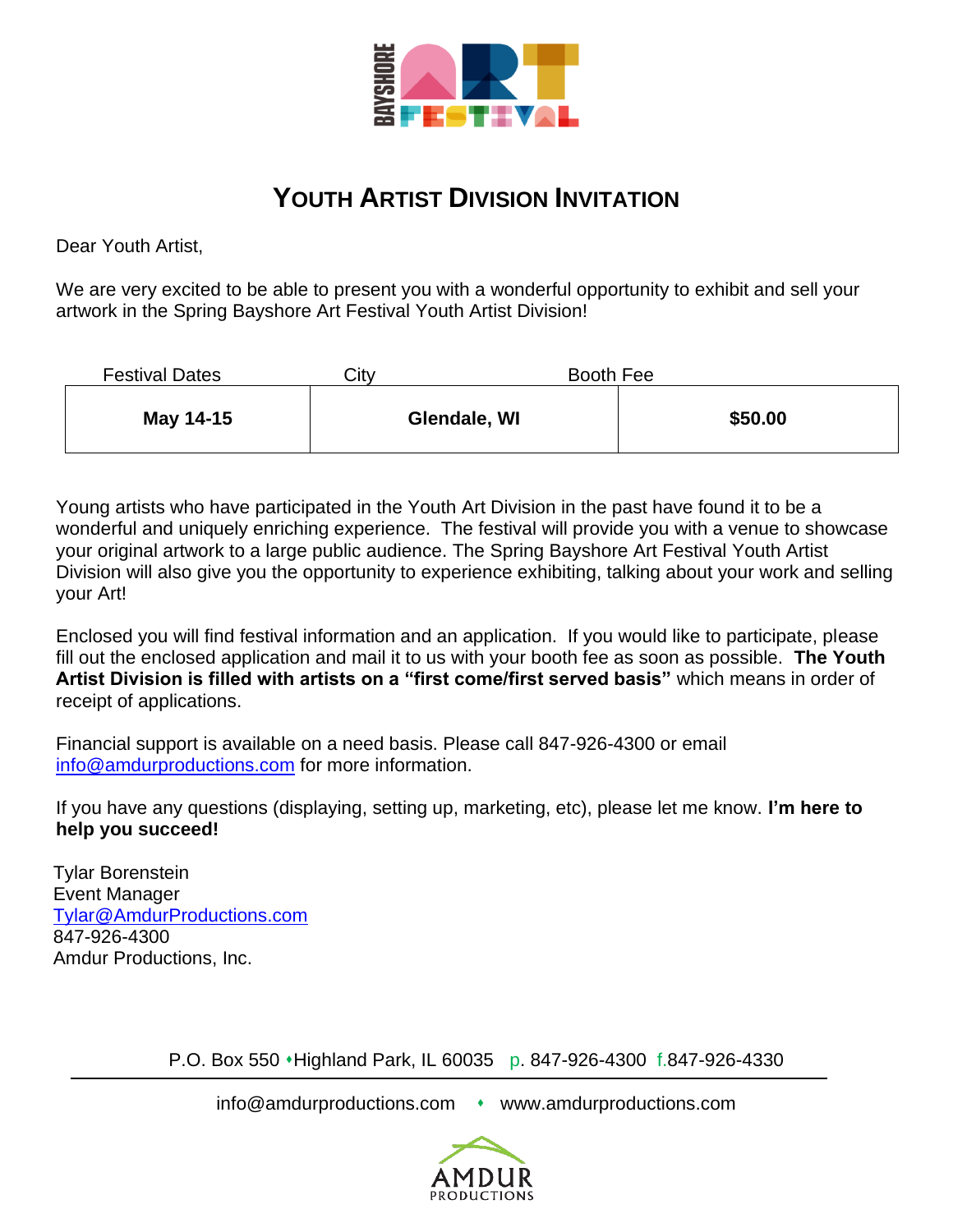

## **2022 Youth Artist Division Information Sheet**

- The Youth Art Division is open to youth artists; 10-18 years old. Artists under 13 must be chaperoned by an adult at all times at the festival.
- 2 exhibitors may be in one space if both artists have worked together on a single body of artwork. **\$50 participation and booth fee apply per space/per body of artwork.** Fees go to help defray the production, advertising and security costs of this event.
- Fees are non-refundable unless space is NOT available. If a space is not available, the fee will be refunded in full.
- Artists may only display & sell original art made completely by the artist.
- All types of original art may be shown: painting, drawing, jewelry, ceramics, prints, fiber, sculpture, photographs, glass and mixed media.
- Artists are accepted in order of application receipt. Space is limited.
- A 6-foot table and one chair will be provided to each registered artist. Artists will provide their own set-ups such as a tent covering, additional tables, easels, display boards, chairs, etc. All tables must be covered to the ground with cloth or other material. Spaces are approximately 8' x 5'. Keep your display simple. You don't want the display to distract from your work. Signs and prices should be neatly and clearly written. Please contact Tylar with any questions on presentation!
- The festival will run rain or shine, May 14-15. Artists are expected to stay for entire day on both days: Saturday from 10am-6pm and Sunday from 11am-6pm. If an artist leaves early, they will not be allowed to participate in future festivals or the following day or the following day.
- Artists must check-in on the Saturday morning of the festival, between 8-9am, in the festival office. Official artist badges, festival materials, and parking passes will be distributed also. The designated space for the festival office and other detailed information will be emailed to the Youth Artists about 30 days prior to the show date.

We look forward to your participation!

P.O. Box 550 • Highland Park, IL 60035 p. 847-926-4300 f.847-926-4330

info@amdurproductions.com • www.amdurproductions.com